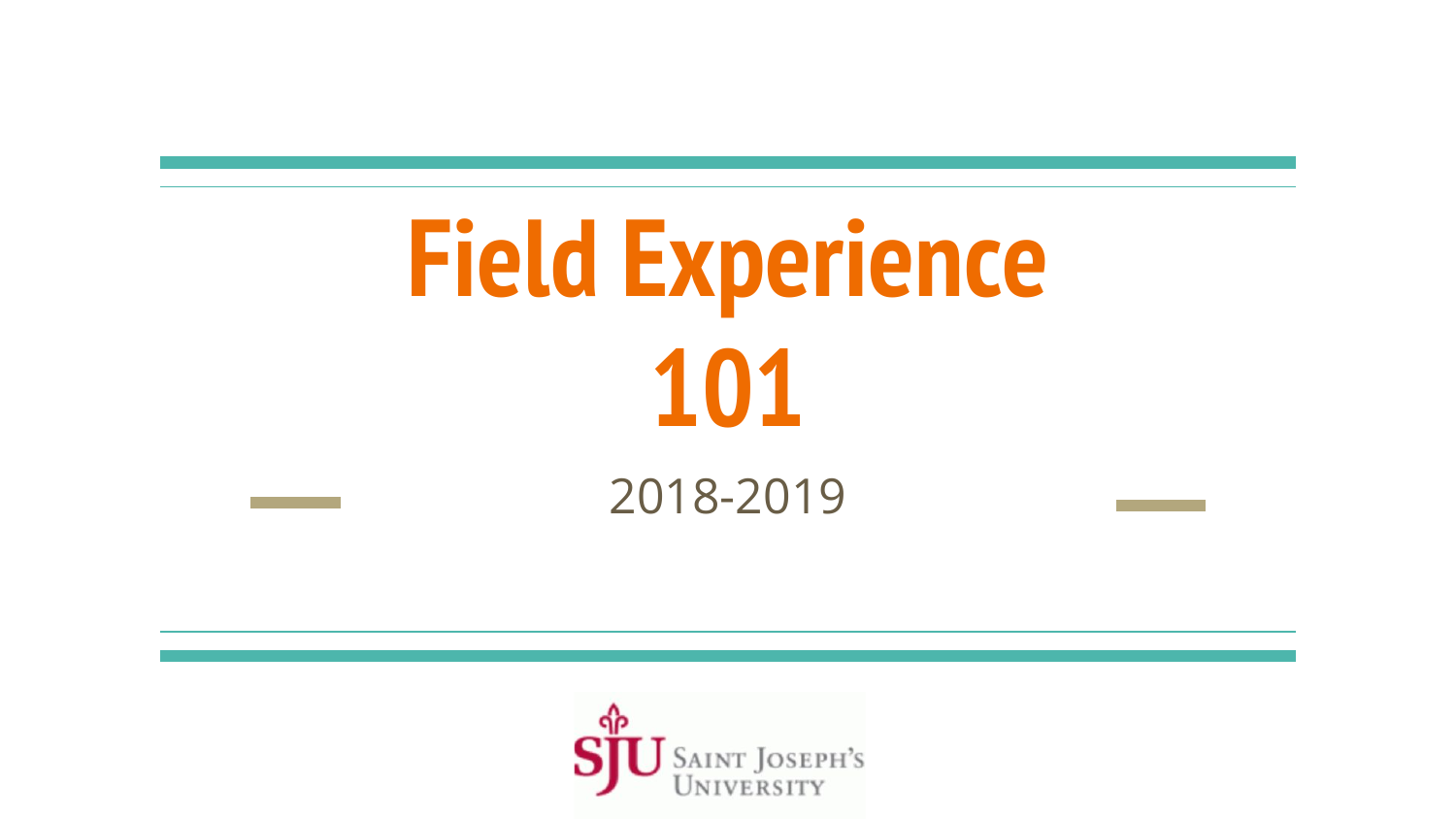**In the field, SJU pre-service teachers are expected to:**

- **● Be participant observers**
- **● Document what they see and do**
- **● Reflect critically on their experiences**

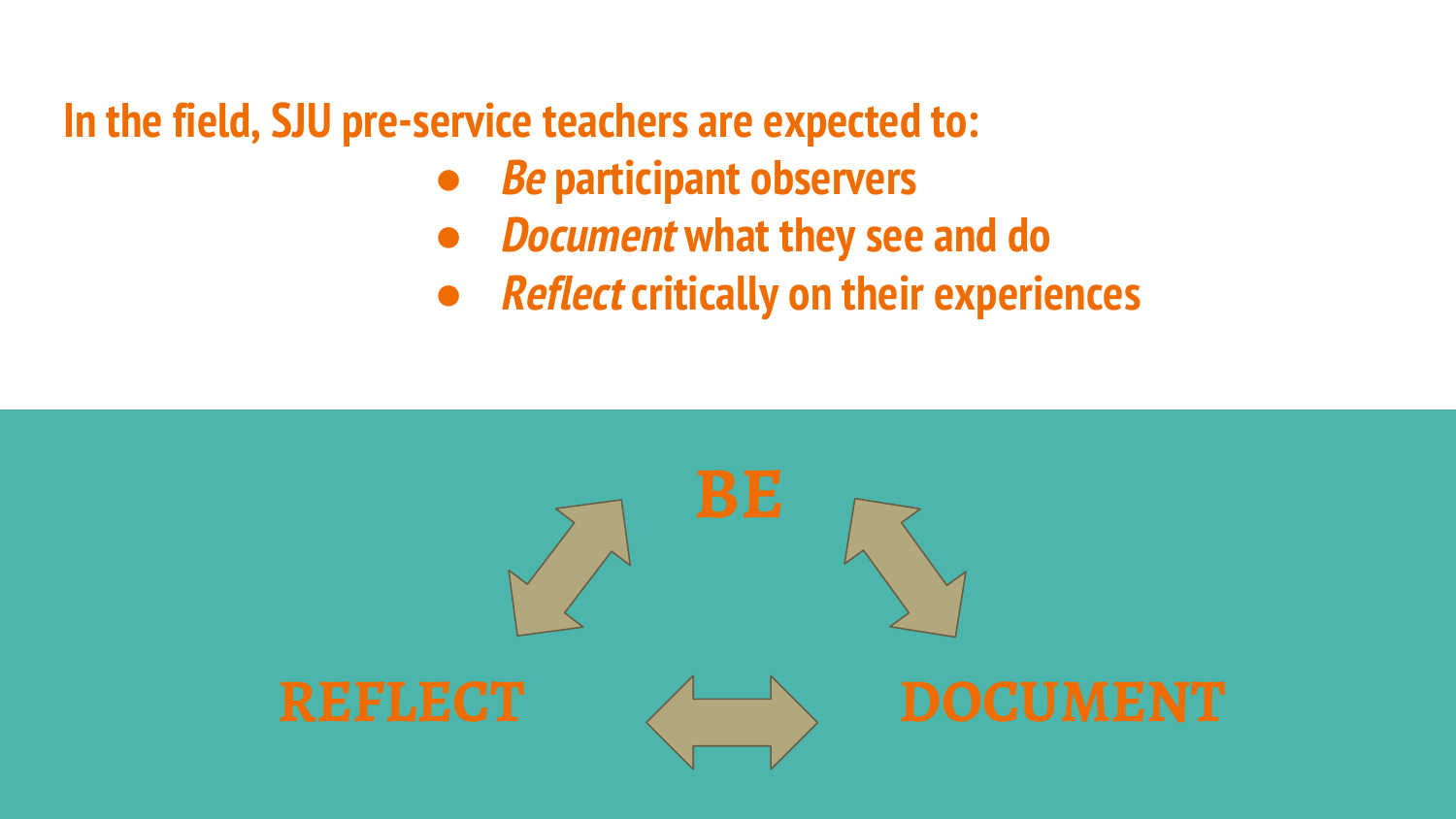# What does it mean to be a participant observer??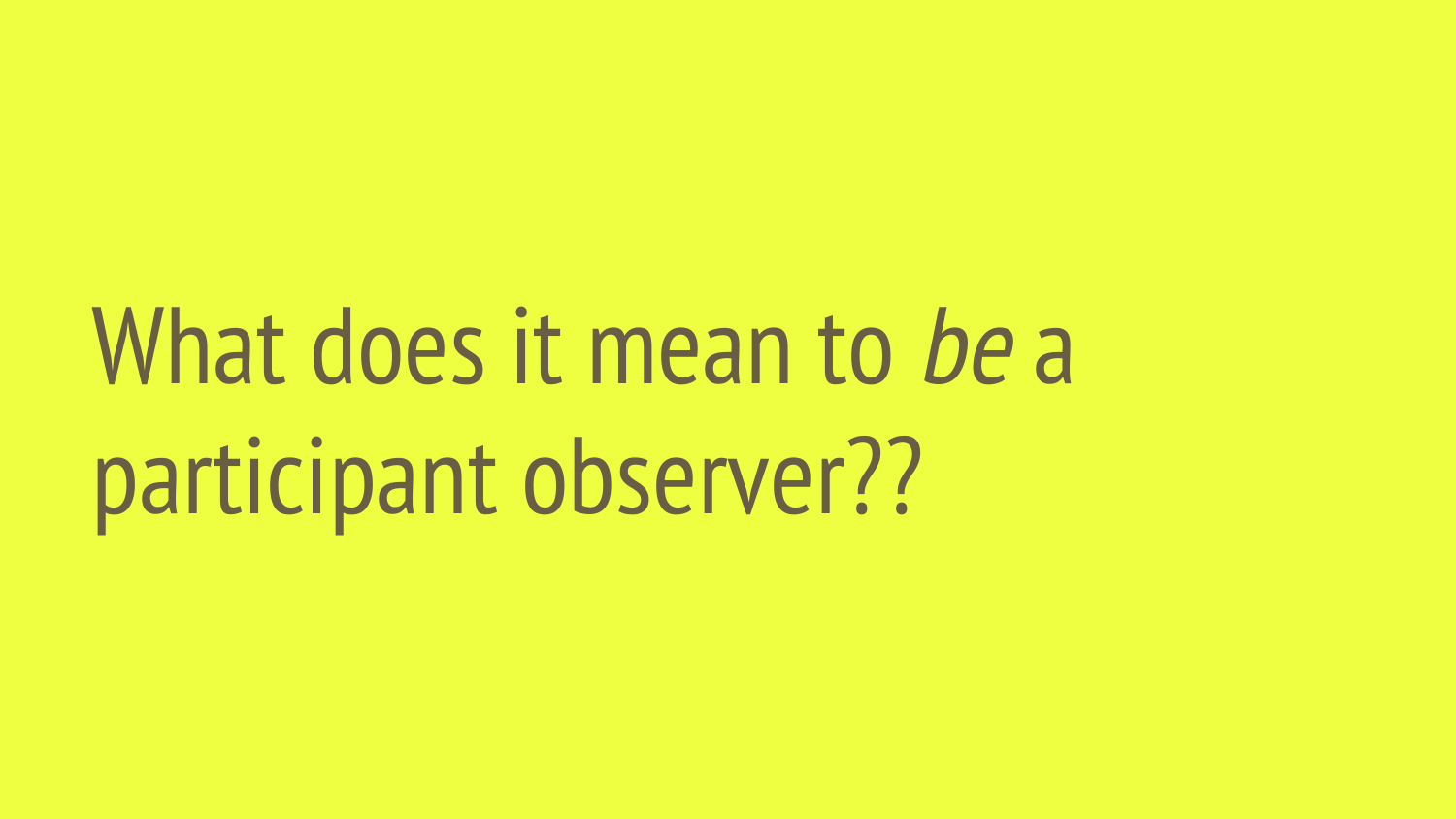# **A Participant Observer:**

### Observes AND participates in a learning community

### **The learning community**:

- *Includes* students, cooperating teachers, support teachers/staff, school staff, school administrators, parents, and anyone else who may be involved with the school
- *Exists inside of and outside of the classroom walls*- in hallways, auditoriums, cafeterias, playgrounds/fields, parking lots, etc.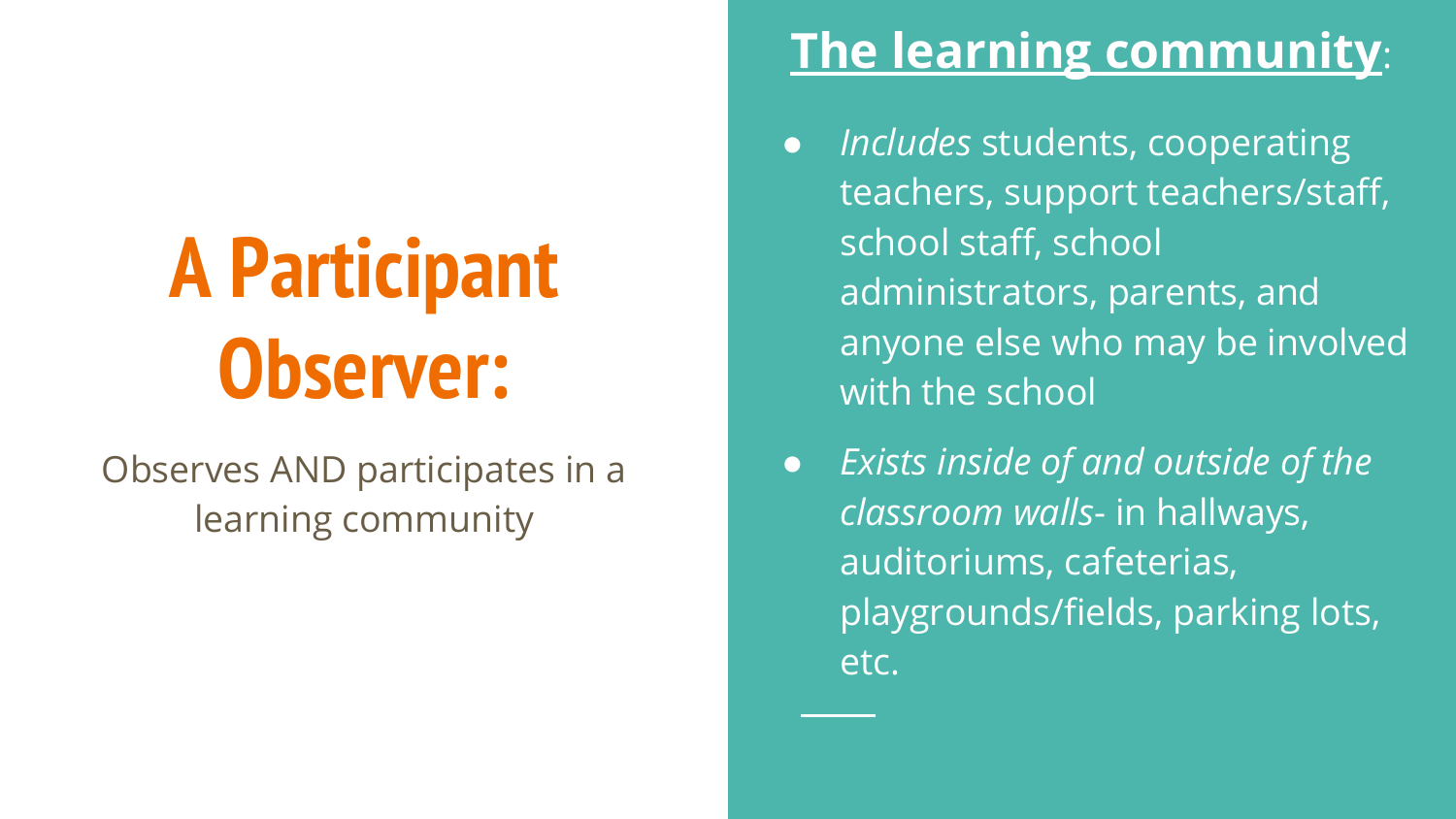# **During field...**

:

### **Your job is to:**

**GO...EVERY SINGLE WEEK.** 

### **Observe**

- The classroom setup/environment
- Teaching methods/lessons/practices
- Interactions in (or outside of) the classroom
- Student behavior(s)

### Participate

- Build relationships
- Get to know your cooperating teacher(s)
- Help when needed or asked, but also volunteer and take initiative
- Interact with students individually or in small groups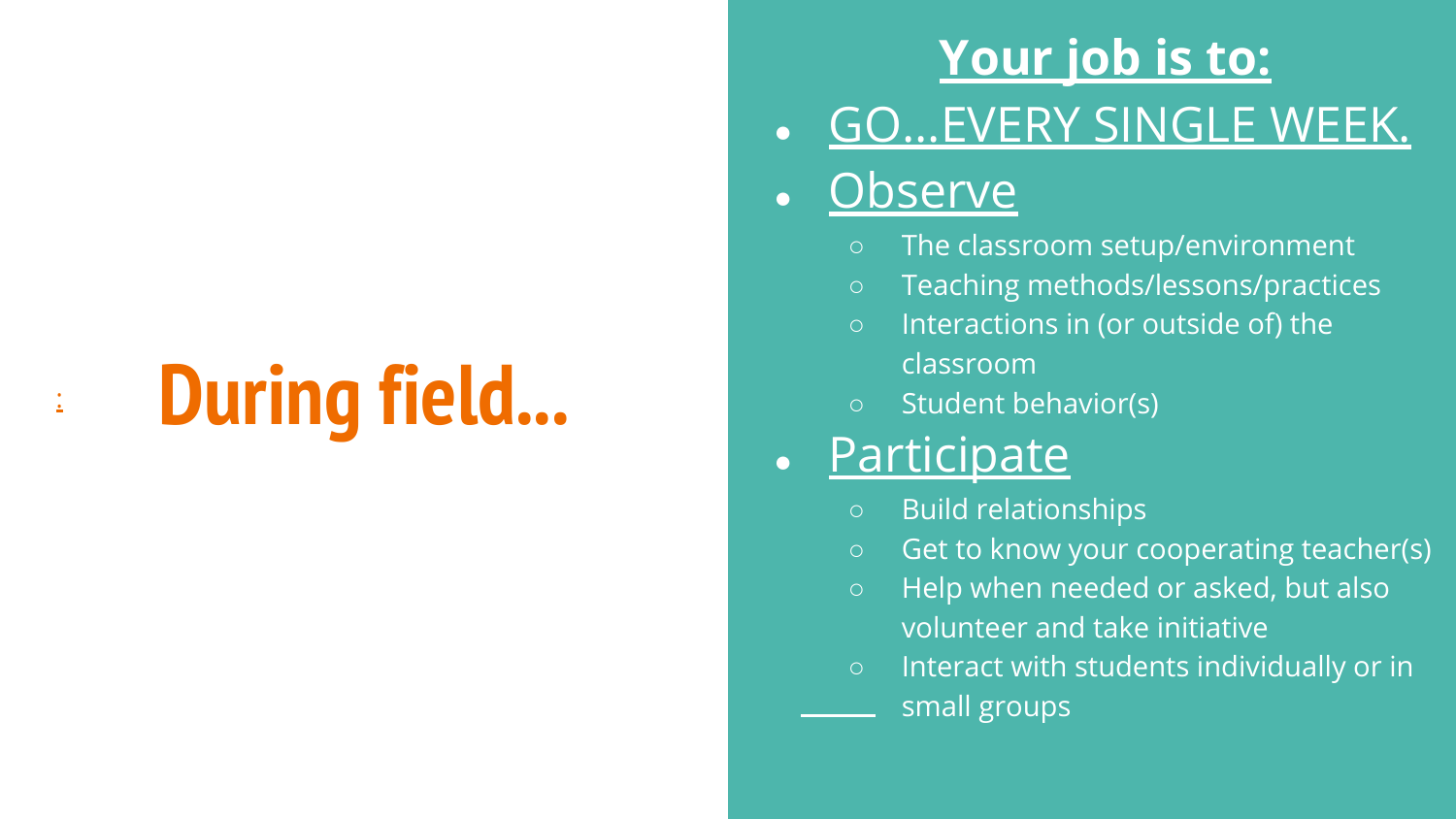## **As a participant observer…..**

**YES:**

- To smiling
- To enjoying this experience
- To sitting, standing, kneeling, crouching, clapping, singing... inside of and outside of the classroom
- To dividing your time by spending some of it looking at the whole environment and some of it conducting more targeted observations
- To helping/supporting your cooperating teacher(s)
- To asking thoughtful questions
- To engaging all students
- To supporting all students





- To frowning, scowling, eye rolling, etc..
- To sitting....the whole time...in the back...staring at a computer or cell phone
- To looking at only aspects of the environment required to complete your course assignments
- To ignoring and/or nagging your cooperating teacher(s)
- To asking thoughtless (or thoughtful) questions at inconvenient times
- To distracting students
- To giving all of your attention to only those students you "like"

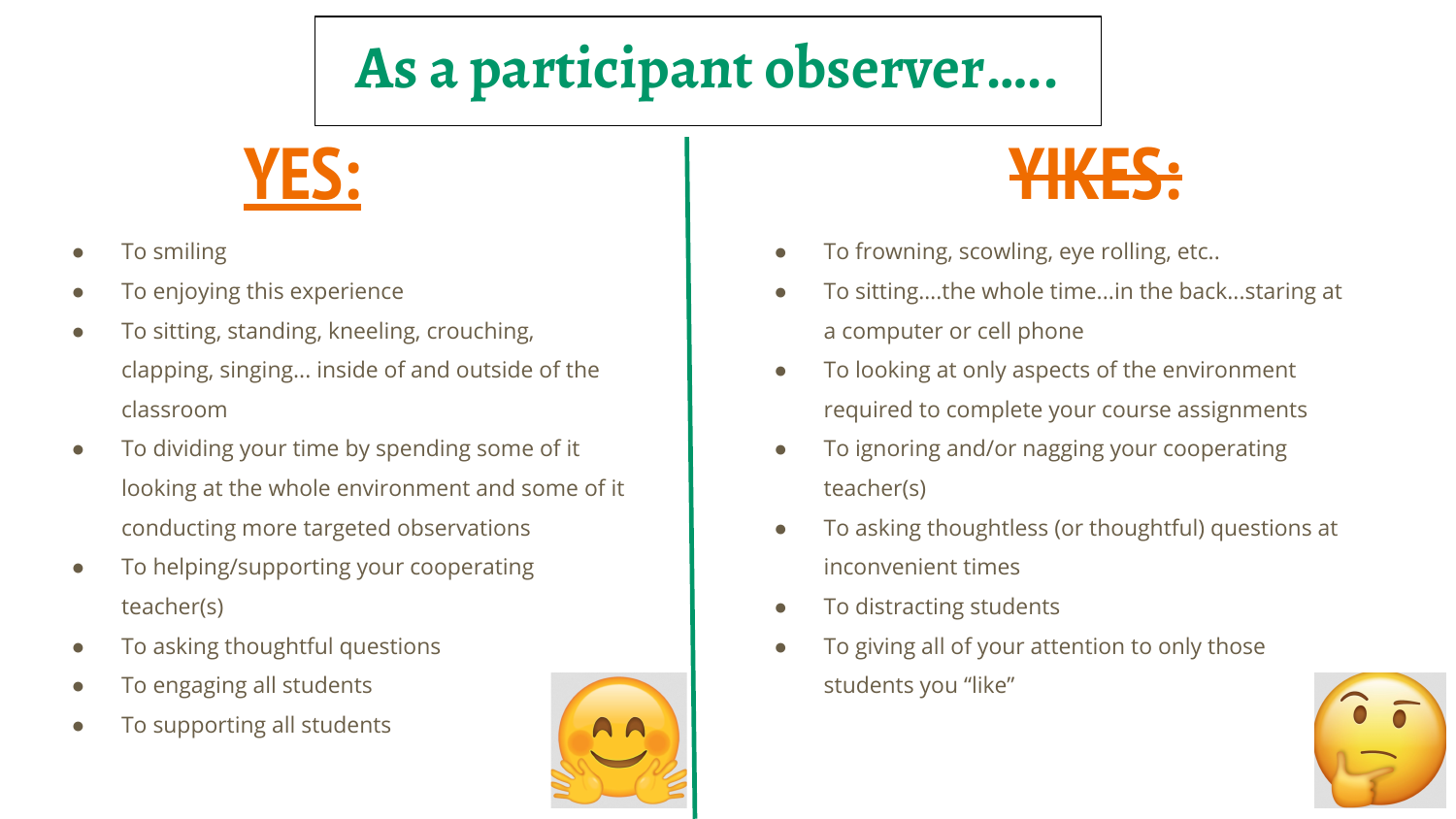# How do *I document* what I see and do during field??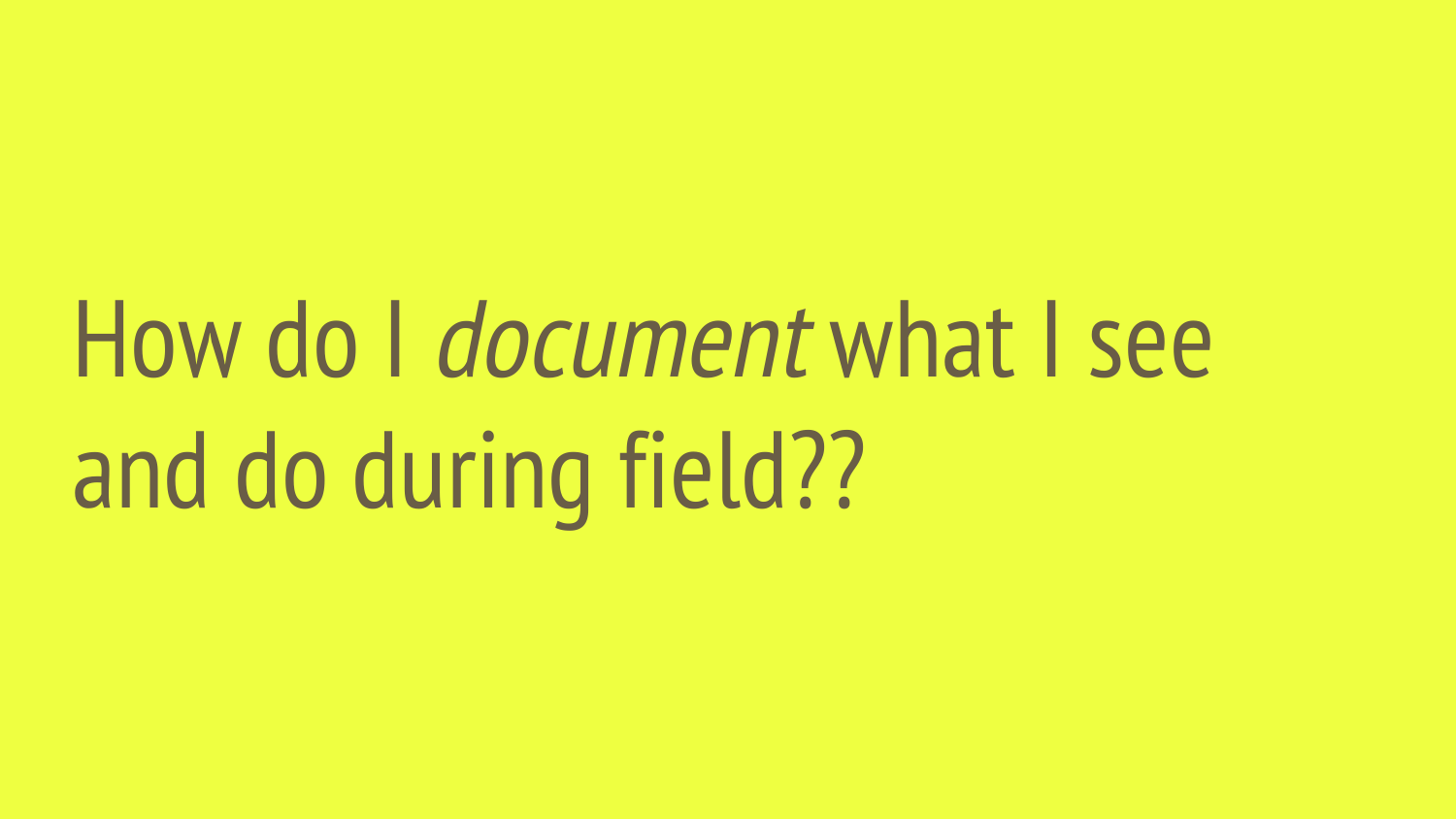# **To Document:**

### $\vert$ ot  $\implies$   $\vert$ og  $\implies$   $\vert$ ournal

#### **Jot to Jog**

**During field**: *jot* down quick/short notes about what you are seeing and doing; these will *jog* your memory later

#### **Jog to Journal**

**Within HOURS of field**: review the notes you *jotted* down to *jog* the memories of what you saw and did that day; write or type more detailed comprehensive notes (your "field notes") in a *journal*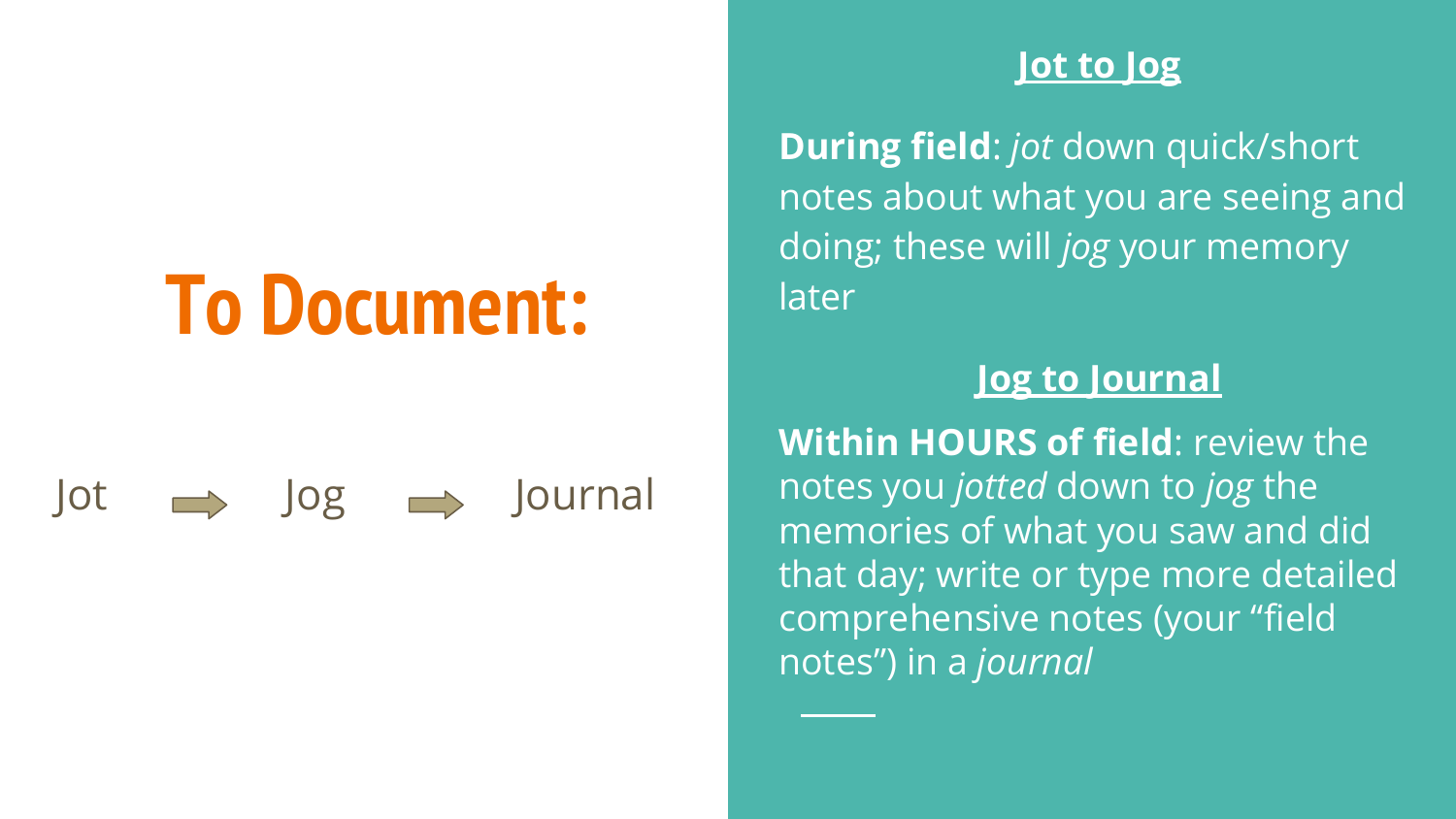# **What might documenting look like?**

R.A @ 9: 45 AM

M.C. asks me to sit with J. + R..

Not getting along

Sit between, no issues

Tell M.C. no issues

#### Jotting Journaling

#### Room 210 Observation 9/5/17 9:00 AM- 11:00AM …...

Page Layout

Right before the class's transition from centers to read aloud, around 9:45 AM, Mrs. Carter called me over to her desk and asked if I could sit on the rug with Juan and Rachel. She explained that they were having trouble "getting along" this morning and she could use my help. As soon as the class was seated on the rug, I knelt between Juan and Rachel, asking if I could sit between them. Both smiled and nodded so I asked them scoot over, positioning myself in the middle. As Mrs. Carter read the day's story, Rachel periodically patted my arm, but otherwise kept her eyes forward. Juan turned to speak to his neighbor Desean on a few occasions. Once the story was over and the class transitioned to gym, I reported to Mrs. Carter that I had not witnessed any interaction at all between Juan and Rachel during read aloud.

44 Find  $\frac{d}{dx}$ , Replace  $\Rightarrow$  Select -Editing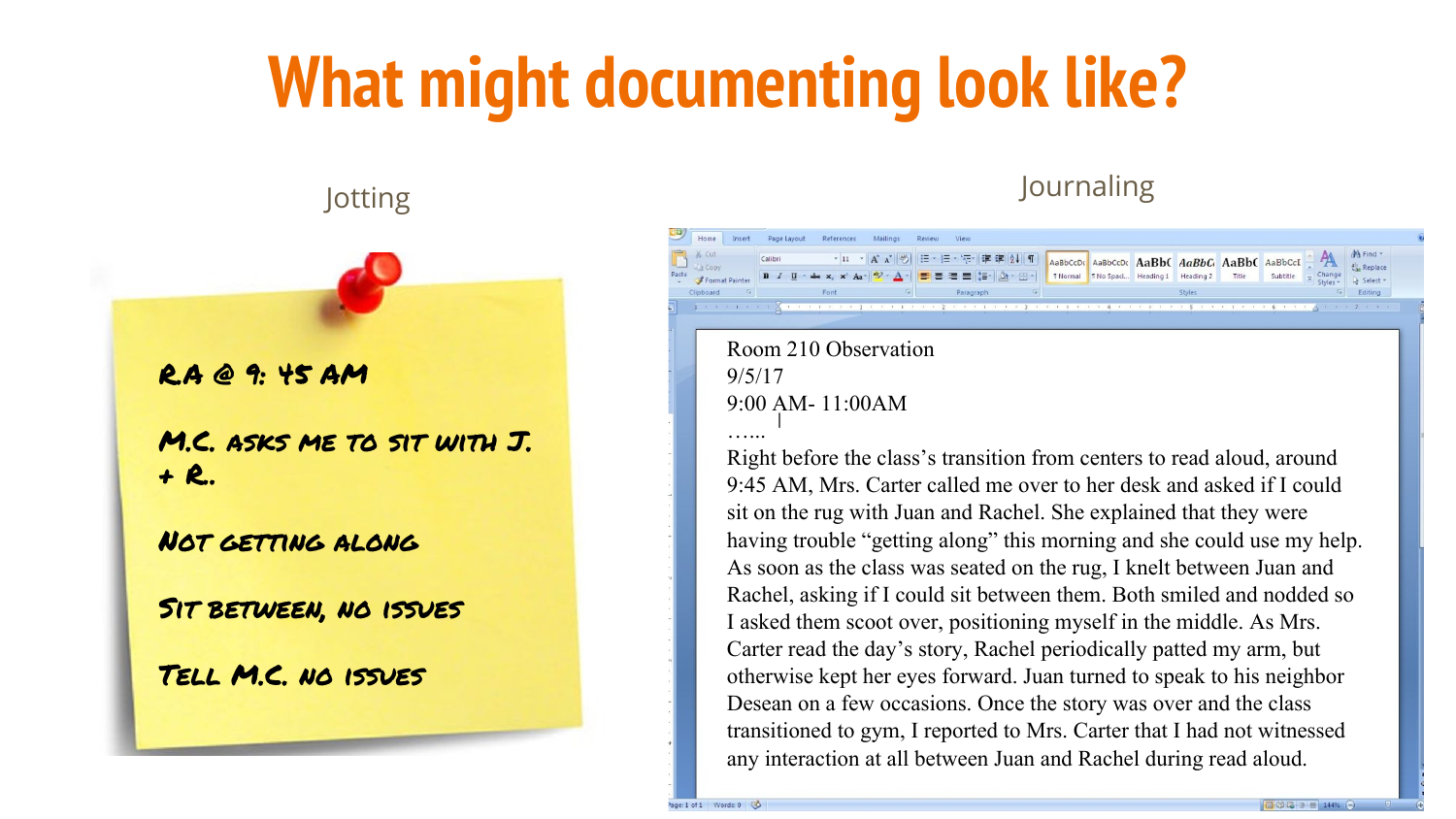## **When documenting…..**

**YES:**

#### **During field**:

To using a pen/pencil and sticky notes, a clipboard, a pocket-size notebook, index cards on a keyring, etc. to jot notes down quickly

#### **After field**:

- To keeping a physical or electronic "journal" for your detailed field notes
- To using the van time on the way back to start your field notes before finishing them later that day
- To keeping both sets of notes (the quick and the detailed) for future reference and reflection





#### **During field**:

- To using your phone to jot down notes... be present, stay present
- To relying only on your memory and/or making stuff up

#### **After field**:

- To not transferring your notes into any kind of a journal and/or making stuff up
- To waiting more than a few hours to write up your field notes
- To throwing away any of your notes...you never know when you'll need them

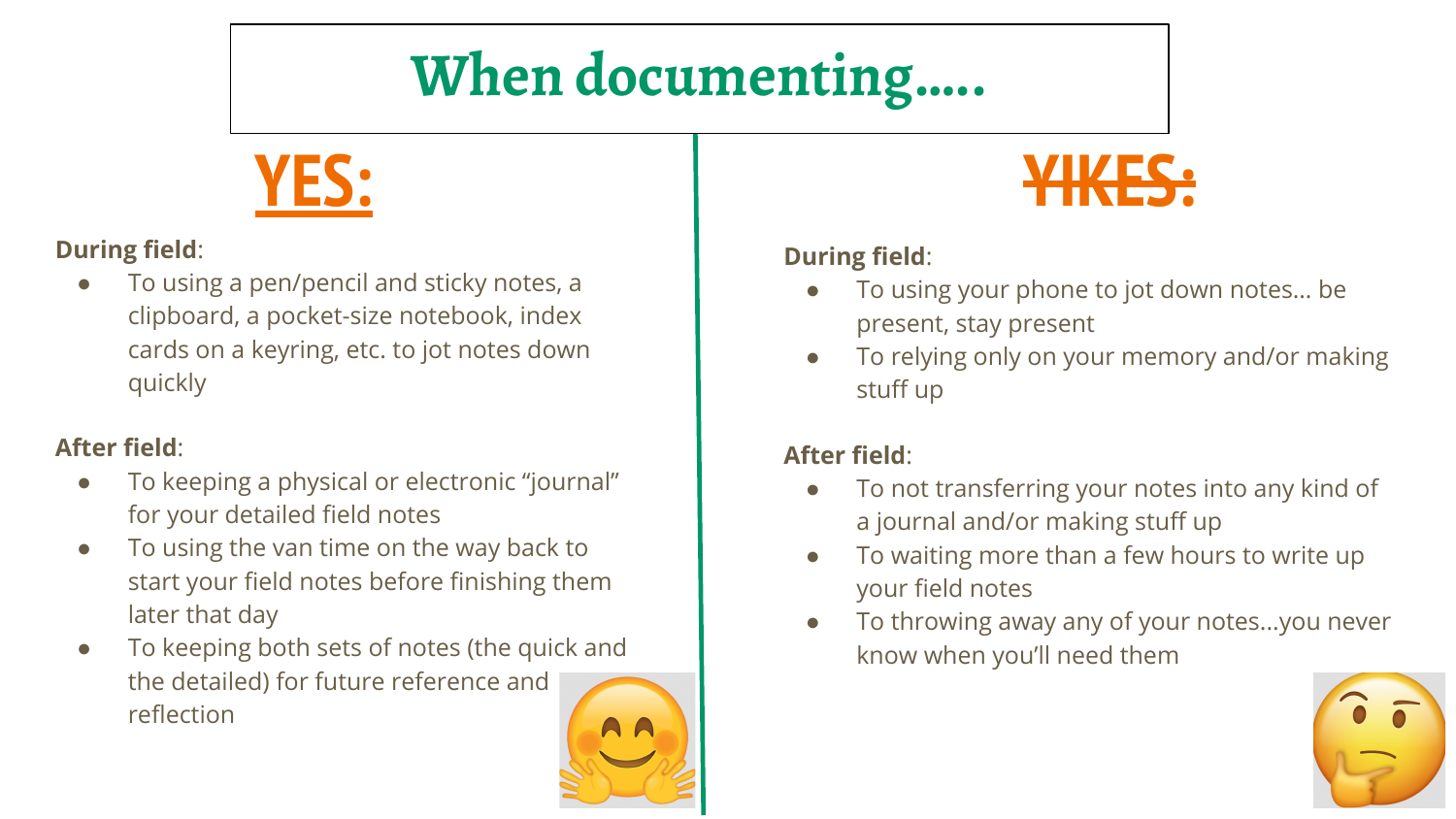# What is critical reflection and why is it important??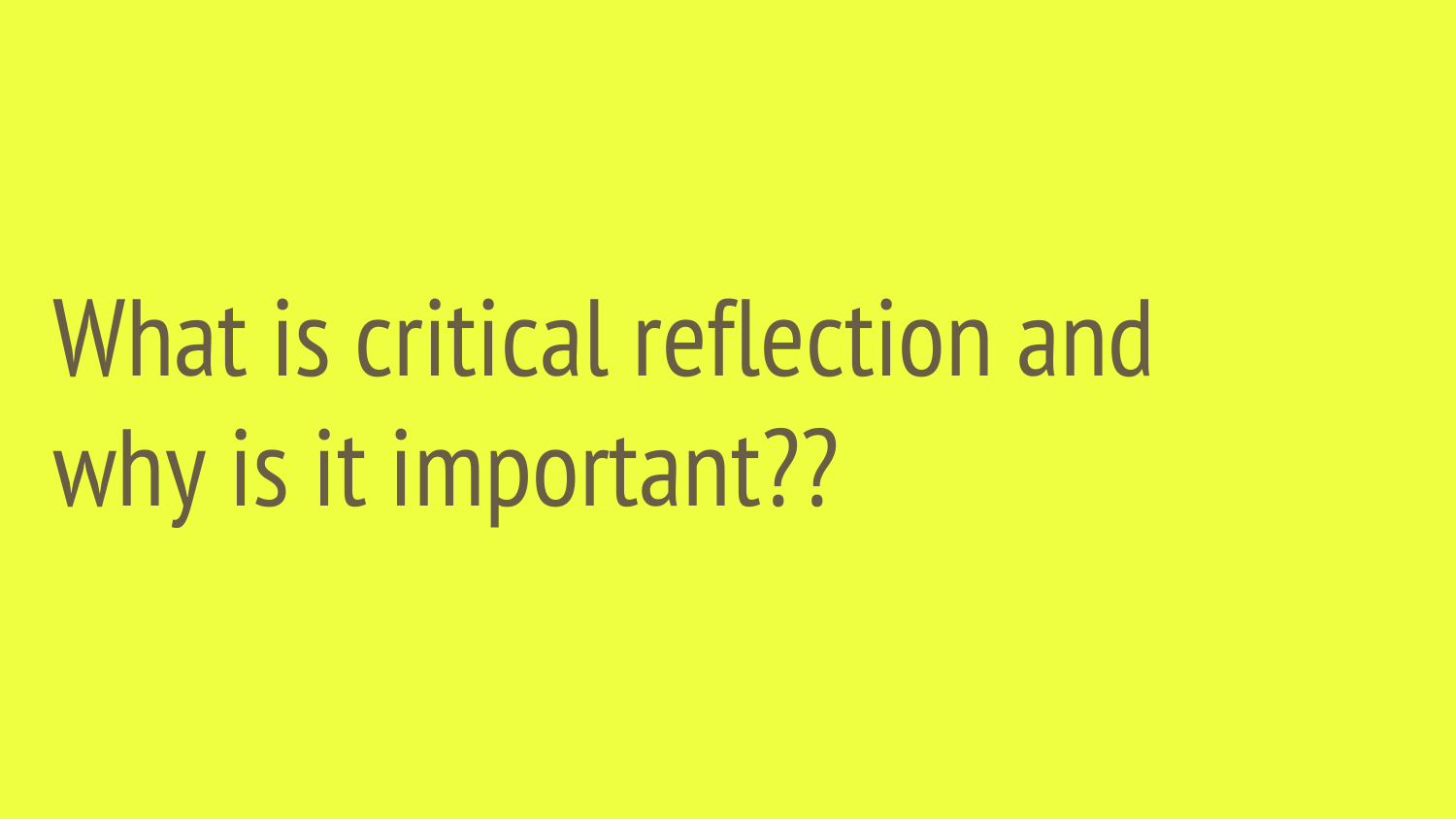# **Critical Reflection….**

### What it is & Why it's important

#### **What?**

- An *ongoing process*, not a one-time or isolated event
- Ties together what you are learning in the university classroom and what you are experiencing in the field so you can construct new knowledge and engage in new behaviors
- Requires examining the beliefs and assumptions you hold, which can feel uncomfortable

### **Why?**

"We do not learn from experience...we learn from reflecting on experience."

-John Dewey